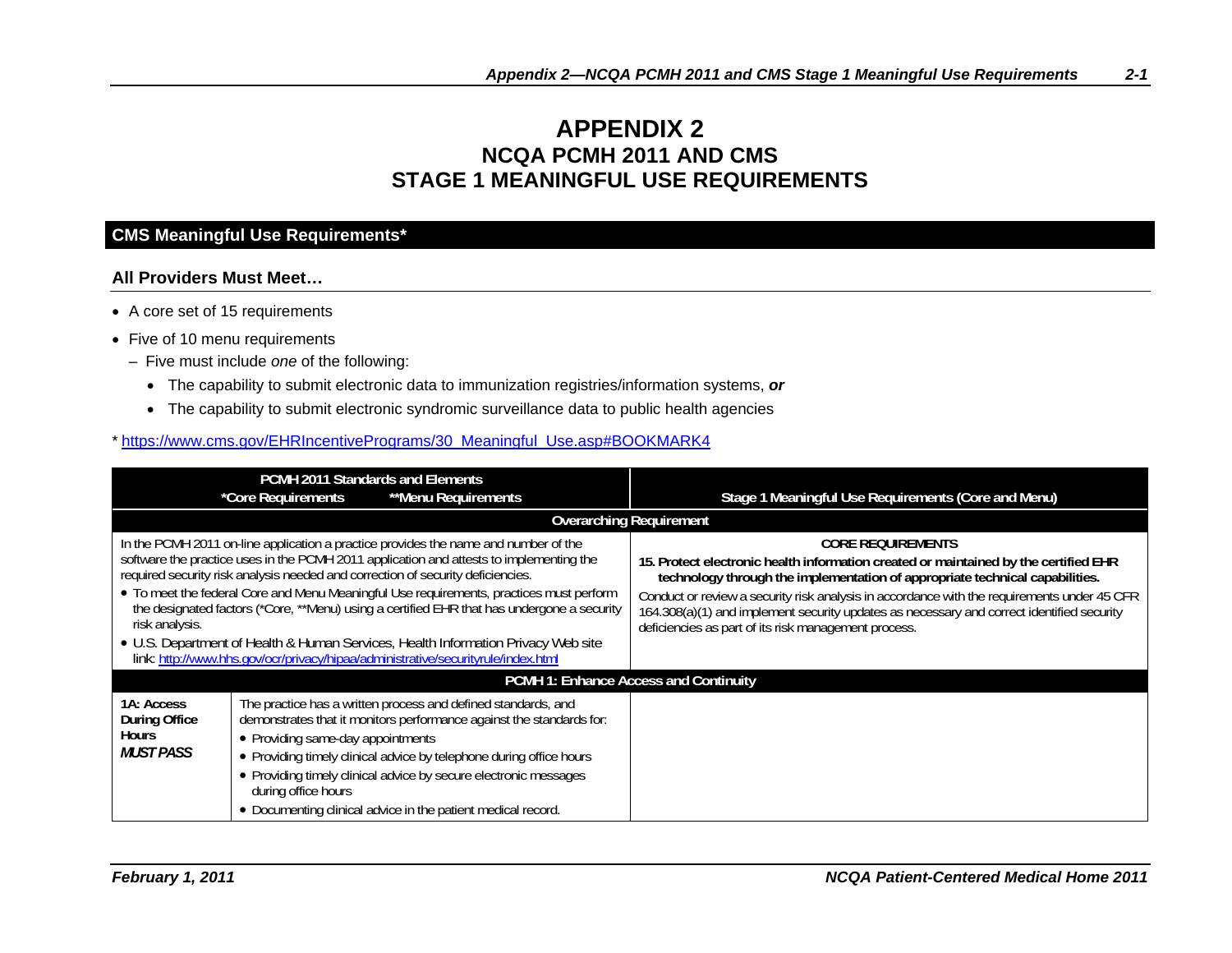| PCMH 2011 Standards and Elements                   |                                                                                                                                                                                                                                                                                                                                                                                                                                                                                                                                                                                                                                                                                                                                                                                                                                                                     |                                                                                                                                                                                                                                                                                                                                                                                                                                                                                                                                                                                                                                                                                                                                                                                                                                                                                                                                                                                                                                                                                                                                                                                                                                                                                                                                                                                                                                                                                                                                                        |
|----------------------------------------------------|---------------------------------------------------------------------------------------------------------------------------------------------------------------------------------------------------------------------------------------------------------------------------------------------------------------------------------------------------------------------------------------------------------------------------------------------------------------------------------------------------------------------------------------------------------------------------------------------------------------------------------------------------------------------------------------------------------------------------------------------------------------------------------------------------------------------------------------------------------------------|--------------------------------------------------------------------------------------------------------------------------------------------------------------------------------------------------------------------------------------------------------------------------------------------------------------------------------------------------------------------------------------------------------------------------------------------------------------------------------------------------------------------------------------------------------------------------------------------------------------------------------------------------------------------------------------------------------------------------------------------------------------------------------------------------------------------------------------------------------------------------------------------------------------------------------------------------------------------------------------------------------------------------------------------------------------------------------------------------------------------------------------------------------------------------------------------------------------------------------------------------------------------------------------------------------------------------------------------------------------------------------------------------------------------------------------------------------------------------------------------------------------------------------------------------------|
|                                                    | *Core Requirements<br>**Menu Requirements                                                                                                                                                                                                                                                                                                                                                                                                                                                                                                                                                                                                                                                                                                                                                                                                                           | Stage 1 Meaningful Use Requirements (Core and Menu)                                                                                                                                                                                                                                                                                                                                                                                                                                                                                                                                                                                                                                                                                                                                                                                                                                                                                                                                                                                                                                                                                                                                                                                                                                                                                                                                                                                                                                                                                                    |
|                                                    | PCMH 1: Enhance Access and Continuity                                                                                                                                                                                                                                                                                                                                                                                                                                                                                                                                                                                                                                                                                                                                                                                                                               |                                                                                                                                                                                                                                                                                                                                                                                                                                                                                                                                                                                                                                                                                                                                                                                                                                                                                                                                                                                                                                                                                                                                                                                                                                                                                                                                                                                                                                                                                                                                                        |
| 1B: After-Hours<br><b>Access</b><br>1C: Electronic | The practice has a written process and defined standards and<br>demonstrates that it monitors performance against the standards for:<br>1. Providing access to routine and urgent-care appointments outside<br>regular business hours<br>2. Providing continuity of medical record information for care and<br>advice when office is not open<br>3. Providing timely clinical advice by telephone when the office is not<br>open<br>4. Providing timely clinical advice using a secure, interactive electronic<br>system when the office is not open<br>5. Documenting after hours clinical advice in patient records<br>The practice provides the following information and services to patients                                                                                                                                                                   | <b>CORE REQUIREMENTS</b>                                                                                                                                                                                                                                                                                                                                                                                                                                                                                                                                                                                                                                                                                                                                                                                                                                                                                                                                                                                                                                                                                                                                                                                                                                                                                                                                                                                                                                                                                                                               |
| Access                                             | and families through a secure electronic system.<br>1. More than 50 percent of patients who request an electronic copy of<br>their health information (e.g., problem lists, diagnoses, diagnostic<br>test results, medication lists and allergies) receive it within three<br>business days*<br>2. At least 10 percent of patients have electronic access to their<br>current health information (including lab results, problem list,<br>medication lists and allergies) within four business days of when the<br>information is available to the practice**<br>3. Clinical summaries are provided to patients for more than 50<br>percent of office visits within three business days*<br>4. Two-way communication between patients/families and the practice<br>5. Request for appointments or prescription refills<br>6. Request for referrals or test results. | 12. Provide patients with an electronic copy of their health information (including<br>diagnostic test results, problem list, medication lists, allergies), upon request<br>More than 50% of all patients who request an electronic copy of their health information are<br>provided it within 3 business days.<br>Exclusion: Any EP that has no requests from patients or their agents for an electronic copy of<br>patient health information during the EHR reporting period.<br>13. Provide clinical summaries for patients for each office visit<br>Clinical summaries provided to patients for more than 50% of all office visits within 3<br>business days.<br><i>Exclusion:</i> Any EP who has no office visits during the EHR reporting period).<br><b>MENU REQUIREMENT</b><br>5. Provide patients with timely electronic access to health information (including lab<br>results, problem list, medication lists and allergies) within 4 business days of<br>information being available to the EP<br>At least 10% of patients are provided timely (available to the patient within four business days<br>of being updated in the certified EHR technology) electronic access to their health information<br>subject to the EP's discretion to withhold certain information.<br>Exclusion: Any EP that neither orders nor creates lab tests or information that would be<br>contained in the problem list, medication list, medication allergy list (or other information as<br>listed at 45 CFR 170.304(g)) during the EHR reporting period. |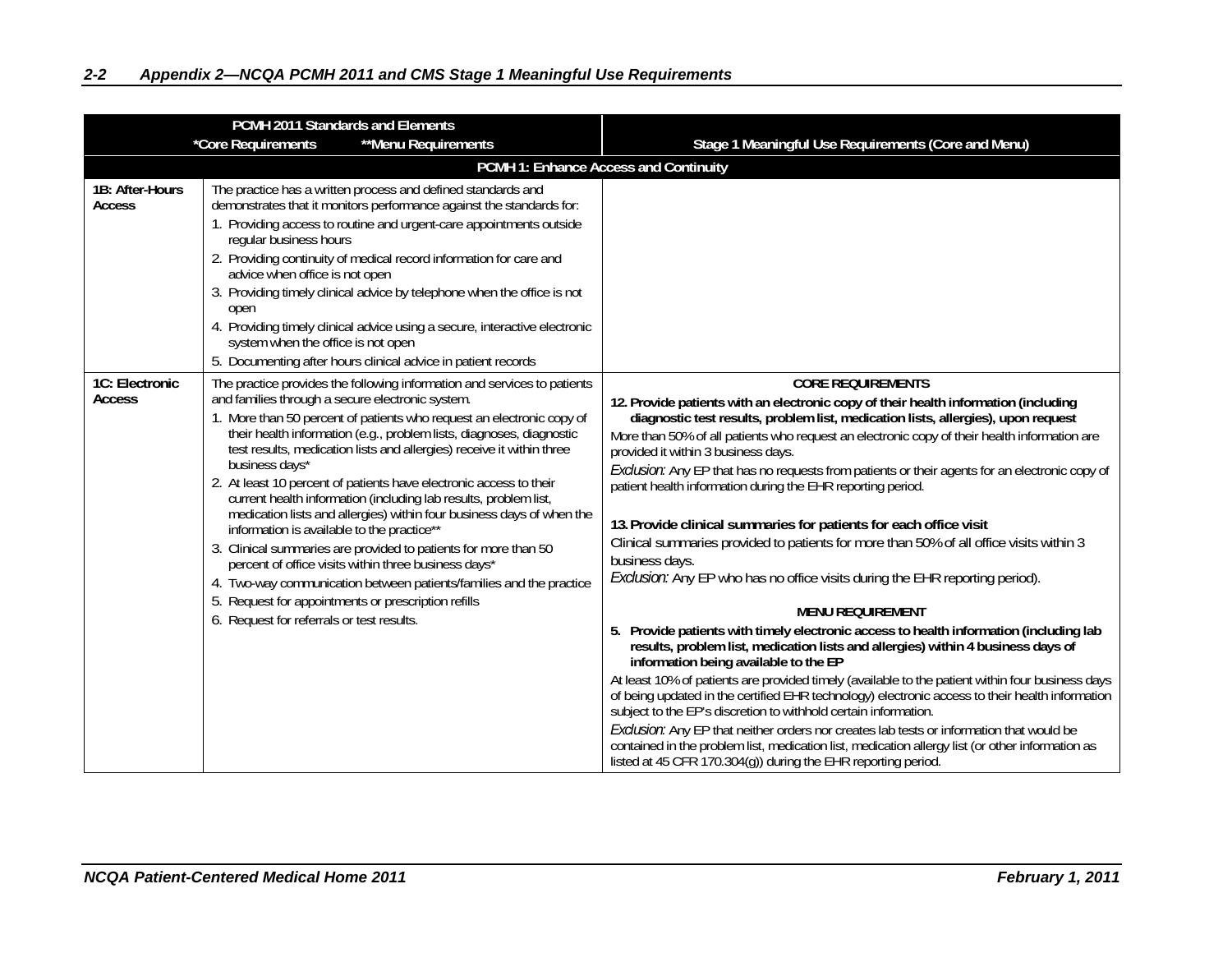|                                               | PCMH 2011 Standards and Elements                                                                                                              |                                                     |
|-----------------------------------------------|-----------------------------------------------------------------------------------------------------------------------------------------------|-----------------------------------------------------|
|                                               | *Core Requirements<br>**Menu Requirements                                                                                                     | Stage 1 Meaningful Use Requirements (Core and Menu) |
|                                               | PCMH 1: Enhance Access and Continuity                                                                                                         |                                                     |
| 1D: Continuity                                | The practice provides continuity of care for patients/families by:                                                                            |                                                     |
|                                               | 1. Expecting patients/families to select a personal clinician                                                                                 |                                                     |
|                                               | 2. Documenting the patient's/family's choice of clinician                                                                                     |                                                     |
|                                               | 3. Monitoring the percentage of patient visits with selected clinician or team.                                                               |                                                     |
| 1E: Medical Home                              | The practice has a process and materials that it provides to patients/families                                                                |                                                     |
| Responsibilities                              | on the role of the medical home, which include the following.<br>1. The practice is responsible for coordinating patient care across multiple |                                                     |
|                                               | settings                                                                                                                                      |                                                     |
|                                               | 2. Instructions on obtaining care and clinical advice during office hours and                                                                 |                                                     |
|                                               | when the office is closed                                                                                                                     |                                                     |
|                                               | 3. The practice functions most effectively as a medical home if patients                                                                      |                                                     |
|                                               | provide a complete medical history and information about care obtained<br>outside of the practice                                             |                                                     |
|                                               | 4. The care team provides the patient/family with access to evidence-based                                                                    |                                                     |
|                                               | care and self-management support                                                                                                              |                                                     |
| 1F: Culturally and                            | The practice engages in activities to understand and meet the cultural and                                                                    |                                                     |
| Linguistically<br><b>Appropriate Services</b> | linguistic needs of its patients/families.                                                                                                    |                                                     |
| (CLAS)                                        | 1. Assesses the racial and ethnic diversity of its population<br>2. Assesses the language needs of its population                             |                                                     |
|                                               | 3. Provides interpretation or bilingual services to meet the language needs                                                                   |                                                     |
|                                               | of its population                                                                                                                             |                                                     |
|                                               | 4. Provides printed materials in the languages of its population                                                                              |                                                     |
| 1G: The Practice Team                         | The practice provides a range of patient care services by:                                                                                    |                                                     |
|                                               | 1. Defining roles for clinical and nonclinical team members                                                                                   |                                                     |
|                                               | 2. Holding regular team meetings and communication processes                                                                                  |                                                     |
|                                               | 3. Using standing orders for services                                                                                                         |                                                     |
|                                               | 4. Training and assigning care teams to coordinate care for individual<br>patients                                                            |                                                     |
|                                               | 5. Training and assigning care teams to support patients and families in                                                                      |                                                     |
|                                               | self-management, self-efficacy and behavior change                                                                                            |                                                     |
|                                               | 6. Training and assigning care teams for patient population management                                                                        |                                                     |
|                                               | 7. Training and designating care team members in communication skills                                                                         |                                                     |
|                                               | 8. Involving care team staff in the practice's performance evaluation and<br>quality improvement activities                                   |                                                     |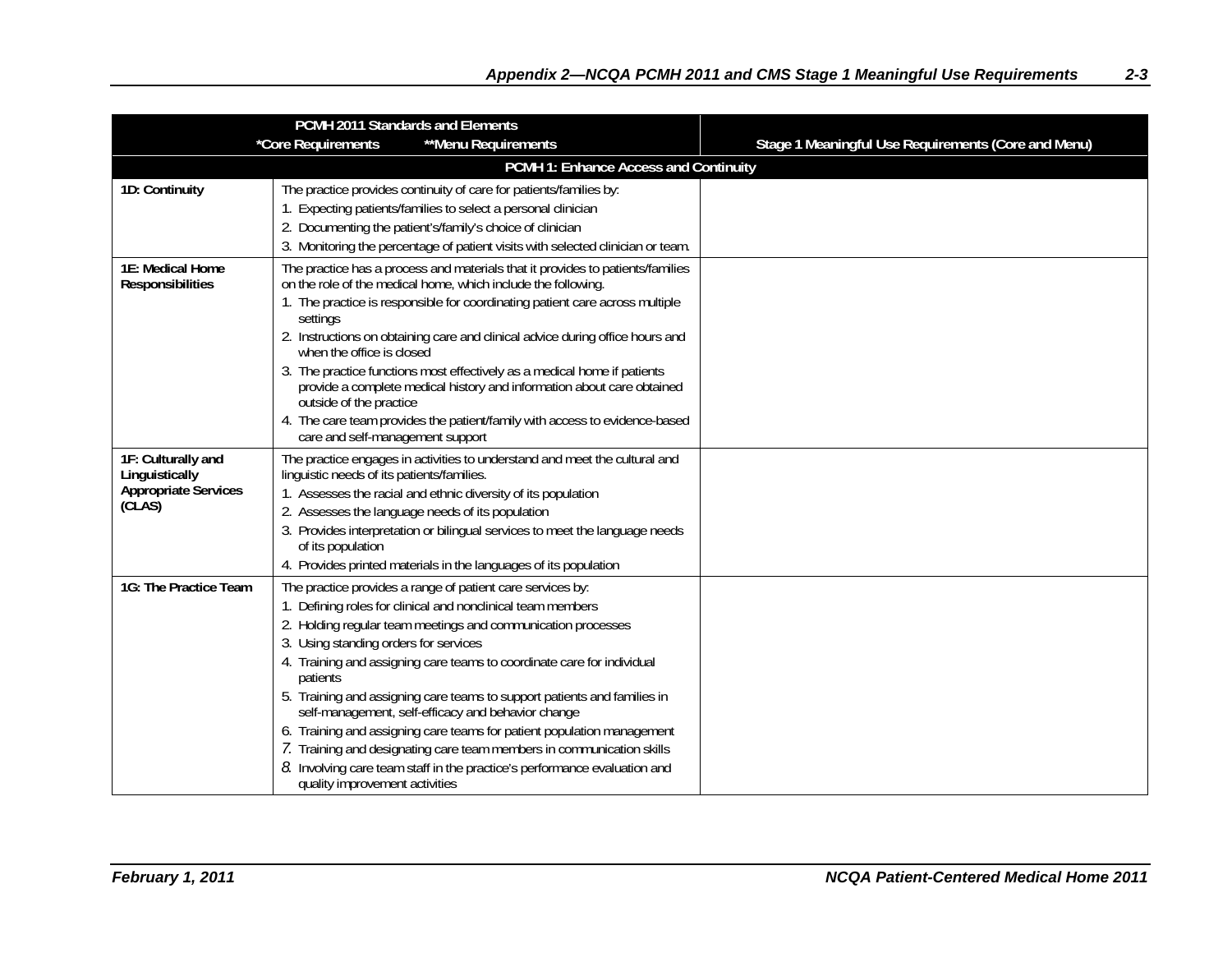|                            | PCMH 2011 Standards and Elements                                                                                                                                                                                                                                                                                                                                                                                                                                                                                                                                                                                                                                                                                                                                                                                                                                                                                                                                                                       |                                                                                                                                                                                                                                                                                                                                                                                                                                                                                                                                                                                                                                                                                                                                                                                                                                                                                                                                                                                                                                                                                                                               |
|----------------------------|--------------------------------------------------------------------------------------------------------------------------------------------------------------------------------------------------------------------------------------------------------------------------------------------------------------------------------------------------------------------------------------------------------------------------------------------------------------------------------------------------------------------------------------------------------------------------------------------------------------------------------------------------------------------------------------------------------------------------------------------------------------------------------------------------------------------------------------------------------------------------------------------------------------------------------------------------------------------------------------------------------|-------------------------------------------------------------------------------------------------------------------------------------------------------------------------------------------------------------------------------------------------------------------------------------------------------------------------------------------------------------------------------------------------------------------------------------------------------------------------------------------------------------------------------------------------------------------------------------------------------------------------------------------------------------------------------------------------------------------------------------------------------------------------------------------------------------------------------------------------------------------------------------------------------------------------------------------------------------------------------------------------------------------------------------------------------------------------------------------------------------------------------|
|                            | *Core Requirements<br>**Menu Requirements                                                                                                                                                                                                                                                                                                                                                                                                                                                                                                                                                                                                                                                                                                                                                                                                                                                                                                                                                              | Stage 1 Meaningful Use Requirements (Core and Menu)                                                                                                                                                                                                                                                                                                                                                                                                                                                                                                                                                                                                                                                                                                                                                                                                                                                                                                                                                                                                                                                                           |
|                            |                                                                                                                                                                                                                                                                                                                                                                                                                                                                                                                                                                                                                                                                                                                                                                                                                                                                                                                                                                                                        | PCMH 2: Identify and Manage Patient Populations                                                                                                                                                                                                                                                                                                                                                                                                                                                                                                                                                                                                                                                                                                                                                                                                                                                                                                                                                                                                                                                                               |
| 2A: Patient<br>Information | The practice uses an electronic system that records the following as<br>structured (searchable) data for more than 50 percent of the patients.<br>Date of birth*<br>$\mathbf{1}$ .<br>2.<br>Gender*<br>3.<br>Race*<br>Ethnicity*<br>4.<br>5.<br>Preferred language*<br>Telephone numbers<br>6.<br>E-mail address<br>8.<br>Dates of previous clinical visits<br>9.<br>Legal guardian/health care proxy<br>10. Primary caregiver<br>11. Presence of advance directives (NA for pediatric practices)<br>12. Health insurance information                                                                                                                                                                                                                                                                                                                                                                                                                                                                  | <b>CORE REQUIREMENT</b><br>7. Record all of the following demographics<br>• Preferred language<br>• Gender<br>$\bullet$ Race<br>• Ethnicity<br>• Date of birth<br>More than 50 percent of all unique patients seen by the EP have demographics recorded as<br>structured data.                                                                                                                                                                                                                                                                                                                                                                                                                                                                                                                                                                                                                                                                                                                                                                                                                                                |
| 2B: Clinical<br>Data       | The practice uses an electronic system to record the following as<br>structured (searchable) data.<br>1. An up-to-date problem list with current and active diagnoses for more<br>than 80 percent of patients<br>2. Allergies, including medication allergies and adverse reactions* for<br>more than 80 percent of patients<br>3. Blood pressure, with the date of update for more than 50 percent of<br>patients<br>4. Height for more than 50 percent of patients<br>5. Weight for more than 50 percent of patients<br>6. BMI for more than 50 percent of adult patients<br>7. Length/height, weight, and head circumference (less than 2 years of<br>age) and BMI percentile (2-20 years) for more than 50 percent of<br>pediatric patients, with the capability to plot changes over time<br>8. Status of tobacco use for patients 13 years and older for more than 50<br>percent of patients<br>9. List of prescription medications with date of updates for more than 80<br>percent of patients | <b>CORE REQUIREMENTS</b><br>3. Maintain an up-to date problem list of current and active diagnoses.<br>More than 80% of all unique patients seen by the EP have at least one entry or an indication<br>that no problems are known for the patient recorded as structured data.<br>5. Maintain active medication list<br>More than 80% of all unique patients seen by the EP have at least one entry (or an indication<br>that the patient is not currently prescribed any medication) recorded as structured data.<br>6. Maintain active medication allergy list<br>More than 80% of all unique patients seen by the EP have at least one entry (or an<br>indication that the patient has no known medication allergies) recorded as structured<br>data.<br>8. Record and chart changes in the following vital signs<br>• Height<br>• Weight<br>• Blood pressure<br>• Calculate and display: BMI<br>. Plot and display growth charts for children 2-20 years, including BMI.<br>For more than 50% of all unique patients age 2 and over seen by the EP, height, weight and<br>blood pressure are recorded as structured data. |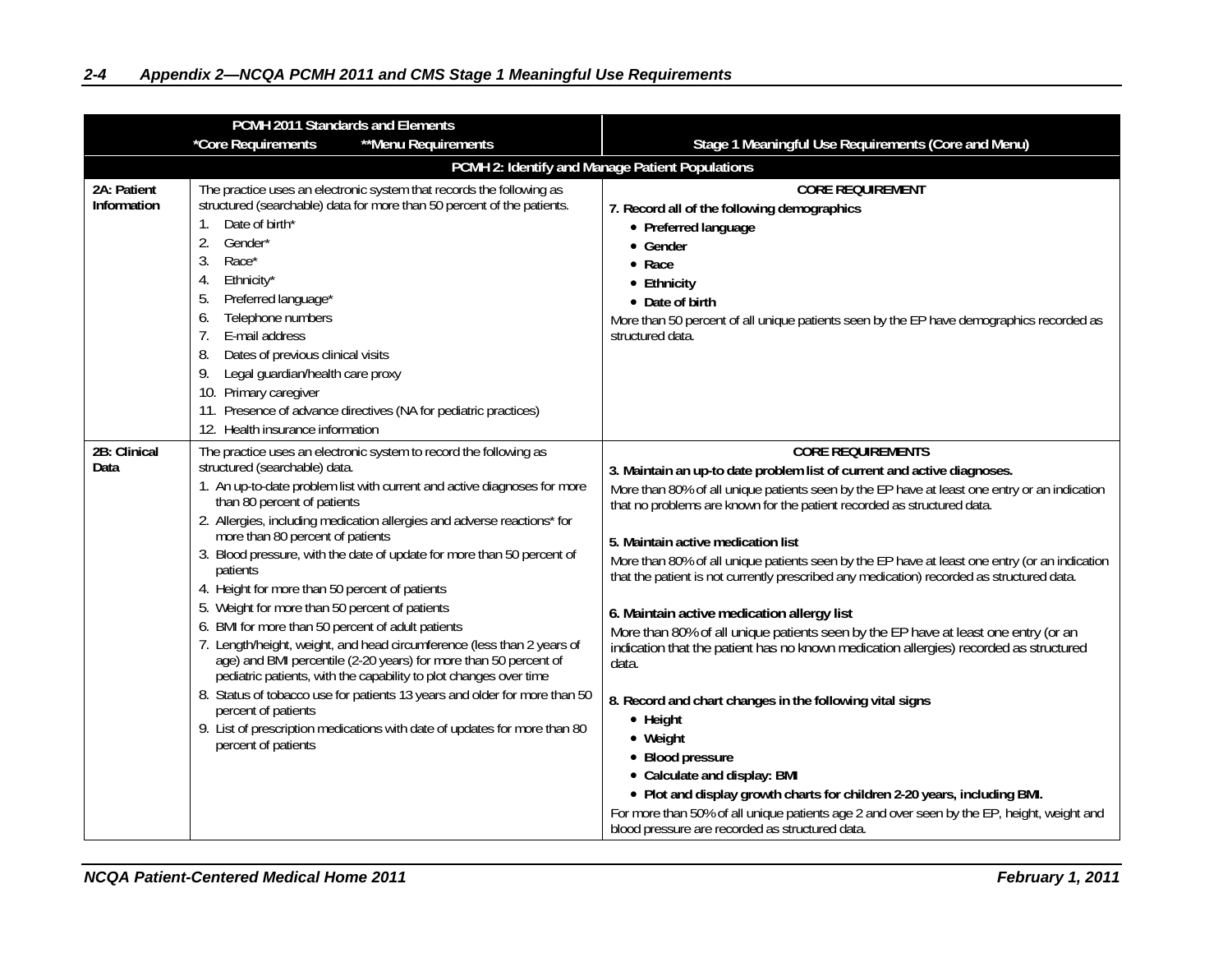|                                                                  | PCMH 2011 Standards and Elements<br>*Core Requirements                                                                                                                                                                                                                                                                                                                                                                                                                                                                                                                                                                                                                                                                    | Stage 1 Meaningful Use Requirements (Core and Menu)                                                                                                                                                                                                                                                                                                                                                                                                                                                                                                                                                                                      |
|------------------------------------------------------------------|---------------------------------------------------------------------------------------------------------------------------------------------------------------------------------------------------------------------------------------------------------------------------------------------------------------------------------------------------------------------------------------------------------------------------------------------------------------------------------------------------------------------------------------------------------------------------------------------------------------------------------------------------------------------------------------------------------------------------|------------------------------------------------------------------------------------------------------------------------------------------------------------------------------------------------------------------------------------------------------------------------------------------------------------------------------------------------------------------------------------------------------------------------------------------------------------------------------------------------------------------------------------------------------------------------------------------------------------------------------------------|
|                                                                  | **Menu Requirements                                                                                                                                                                                                                                                                                                                                                                                                                                                                                                                                                                                                                                                                                                       |                                                                                                                                                                                                                                                                                                                                                                                                                                                                                                                                                                                                                                          |
|                                                                  |                                                                                                                                                                                                                                                                                                                                                                                                                                                                                                                                                                                                                                                                                                                           | PCMH 2: Identify and Manage Patient Populations                                                                                                                                                                                                                                                                                                                                                                                                                                                                                                                                                                                          |
|                                                                  |                                                                                                                                                                                                                                                                                                                                                                                                                                                                                                                                                                                                                                                                                                                           | Exclusion: Any EP who either see no patients 2 years or older, or who believes that all three<br>vital signs of height, weight, and blood pressure of their patients have no relevance to their<br>scope of practice.                                                                                                                                                                                                                                                                                                                                                                                                                    |
|                                                                  |                                                                                                                                                                                                                                                                                                                                                                                                                                                                                                                                                                                                                                                                                                                           | 9. Record smoking status for patients 13 years old or older                                                                                                                                                                                                                                                                                                                                                                                                                                                                                                                                                                              |
|                                                                  |                                                                                                                                                                                                                                                                                                                                                                                                                                                                                                                                                                                                                                                                                                                           | More than 50% of all unique patients 13 years old or older seen by the EP have smoking<br>status recorded as structured data                                                                                                                                                                                                                                                                                                                                                                                                                                                                                                             |
|                                                                  |                                                                                                                                                                                                                                                                                                                                                                                                                                                                                                                                                                                                                                                                                                                           | Exclusion: Any EP who sees no patients 13 years or older                                                                                                                                                                                                                                                                                                                                                                                                                                                                                                                                                                                 |
| 2C: Comprehensive<br><b>Health Assessment</b>                    | To understand the health risks and information needs of<br>patients/families, the practice conducts and documents a<br>comprehensive health assessment that includes:<br>1. Documentation of age- and gender appropriate immunizations<br>and screenings<br>2. Family/social/cultural characteristics<br>3. Communication needs<br>4. Medical history of patient and family<br>5. Advance care planning (NA for pediatric practices)<br>6. Behaviors affecting health<br>7. Patient and family mental health/substance abuse<br>8. Developmental screening using a standardized tool (NA for<br>practices with no pediatric patients)<br>9. Depression screening for adults and adolescents using a<br>standardized tool. |                                                                                                                                                                                                                                                                                                                                                                                                                                                                                                                                                                                                                                          |
| 2D: Use Data for<br>Population<br>Management<br><b>MUST PASS</b> | The practice uses patient information, clinical data and evidence-<br>based guidelines to generate lists of patients and to proactively<br>remind patients/families and clinicians of services needed for:<br>1. At least three different preventive care services**<br>2. At least three different chronic or acute care services**<br>3. Patients not recently seen by the practice<br>4. Specific medications                                                                                                                                                                                                                                                                                                          | <b>MENU REQUIREMENT</b><br>3. Generate lists of patients by specific conditions to use for quality improvement,<br>reduction of disparities, research or outreach<br>Generate at least one report listing patients of the EP with a specific condition.<br>4. Send reminders to patients per patient preference for preventive/ follow-up care<br>More than 20% of all patients 65 years or older or 5 years old or younger were sent an<br>appropriate reminder during the EHR reporting period.<br>Exclusion: An EP who has no patients 65 years old or older or 5 years old or younger with<br>records maintained using certified EHR |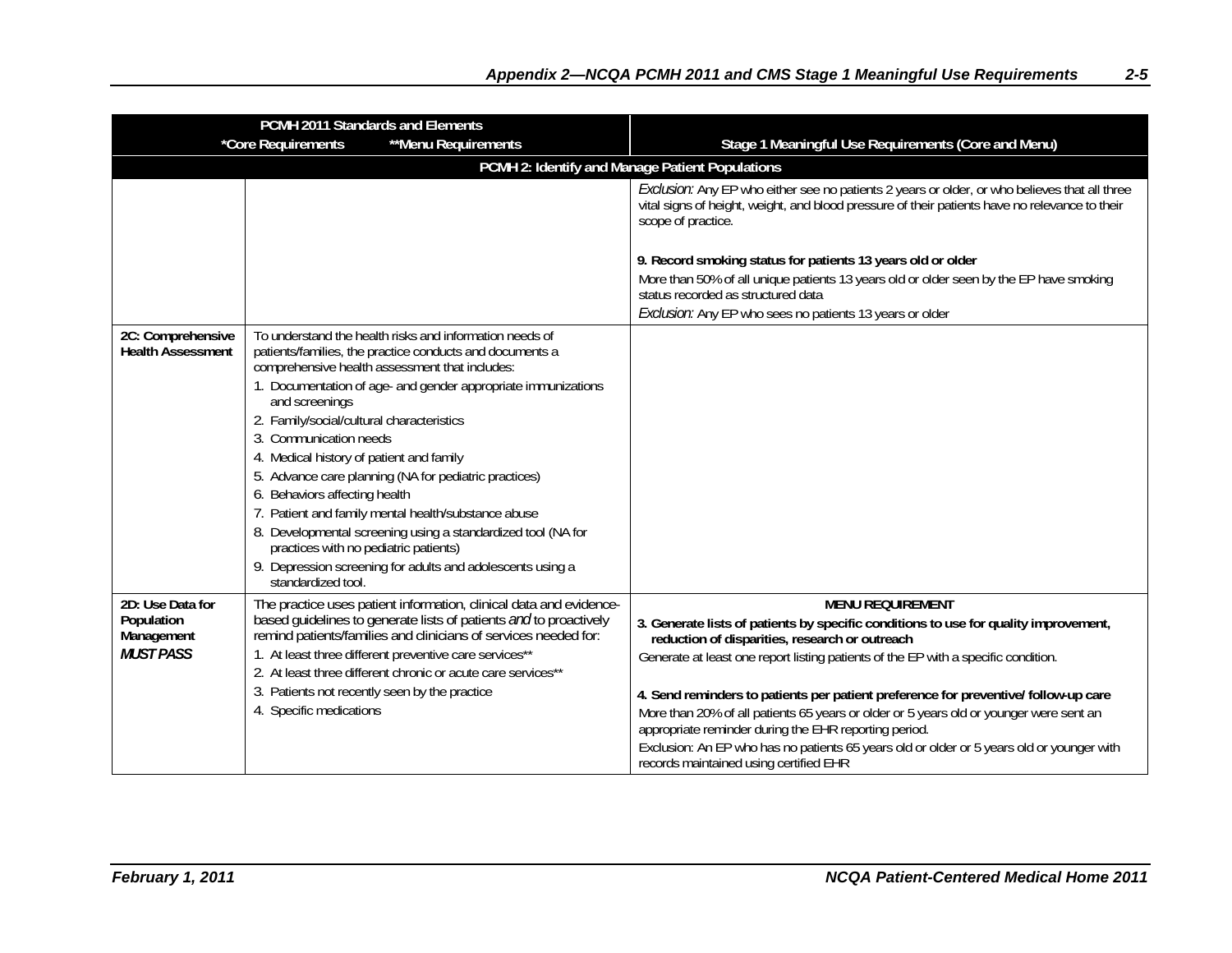|                                                      | PCMH 2011 Standards and Elements                                                                                                                                                                                                                                                                                                                                                                                                                                                                                                                                                                                                                                                                                                                                              |                                                                                                                                                                                                                                                                                                                                                                                                                                                                      |
|------------------------------------------------------|-------------------------------------------------------------------------------------------------------------------------------------------------------------------------------------------------------------------------------------------------------------------------------------------------------------------------------------------------------------------------------------------------------------------------------------------------------------------------------------------------------------------------------------------------------------------------------------------------------------------------------------------------------------------------------------------------------------------------------------------------------------------------------|----------------------------------------------------------------------------------------------------------------------------------------------------------------------------------------------------------------------------------------------------------------------------------------------------------------------------------------------------------------------------------------------------------------------------------------------------------------------|
|                                                      | *Core Requirements<br>**Menu Requirements                                                                                                                                                                                                                                                                                                                                                                                                                                                                                                                                                                                                                                                                                                                                     | Stage 1 Meaningful Use Requirements (Core and Menu)                                                                                                                                                                                                                                                                                                                                                                                                                  |
|                                                      | PCMH 3: Plan and Manage Care                                                                                                                                                                                                                                                                                                                                                                                                                                                                                                                                                                                                                                                                                                                                                  |                                                                                                                                                                                                                                                                                                                                                                                                                                                                      |
| 3A: Implement<br>Evidence-Based<br><b>Guidelines</b> | The practice implements evidence-based guidelines through point of care<br>reminders for patients with:<br>1. The first important condition*<br>2. The second important condition*<br>3. The third condition, related to unhealthy behaviors or mental health or<br>substance abuse                                                                                                                                                                                                                                                                                                                                                                                                                                                                                           | <b>CORE REQUIREMENT</b><br>11. Implement one clinical decision support rule relevant to specialty or high<br>clinical priority along with the ability to track compliance with that rule.<br>Implement one clinical decision support rule                                                                                                                                                                                                                            |
| 3B: Identify High-<br><b>Risk Patients</b>           | To identify high-risk or complex patients the practice:<br>1. Establishes criteria and a systematic process to identify high-risk or<br>complex patients<br>2. Determines the percentage of high-risk or complex patients in its<br>population.                                                                                                                                                                                                                                                                                                                                                                                                                                                                                                                               |                                                                                                                                                                                                                                                                                                                                                                                                                                                                      |
| 3C: Care<br>Management<br><b>MUST PASS</b>           | The care team performs the following for at least 75 percent of the patients for<br>the patients identified in Elements A and B:<br>1. Conducts pre-visit preparations<br>2. Collaborates with the patient/family to develop an individualized care plan,<br>including treatment goals that are reviewed and updated at each relevant<br>visit<br>3. Gives the patient/family a written plan of care<br>4. Assesses and addresses barriers when patient has not met treatment goals<br>5. Provides patient/family a clinical summary at each relevant visit<br>6. Identifies patients/families who might benefit from additional care<br>management support<br>7. Follows up with patients/families who have not kept important appointments                                  |                                                                                                                                                                                                                                                                                                                                                                                                                                                                      |
| 3D: Medication<br>Management                         | The practice manages medications in the following ways.<br>1. Reviews and reconciles medications with patients/families for more than 50<br>percent of care transitions**<br>2. Reviews and reconciles medications with patients/families for more than 80<br>percent of care transitions<br>3. Provides information about new prescriptions to more than 80 percent of<br>patients/families<br>4. Assesses patient/family understanding of medications for more than 50<br>percent of patients<br>5. Assesses patient response to medications and barriers to adherence for<br>more than 50 percent of patients<br>6. Documents over-the-counter medications, herbal therapies and<br>supplements for more than 50 percent of patients/families with the date of<br>updates. | <b>MENU REQUIREMENT</b><br>7. The EP who receives a patient from another setting of care or provider<br>of care or believes an encounter is relevant should perform medication<br>reconciliation<br>The EP performs medication reconciliation for more than 50% of transitions of care<br>in which the patient is transitioned into the care of the EP.<br>Exclusion: An EP who was not the recipient of any transitions of care during the<br>EHR reporting period. |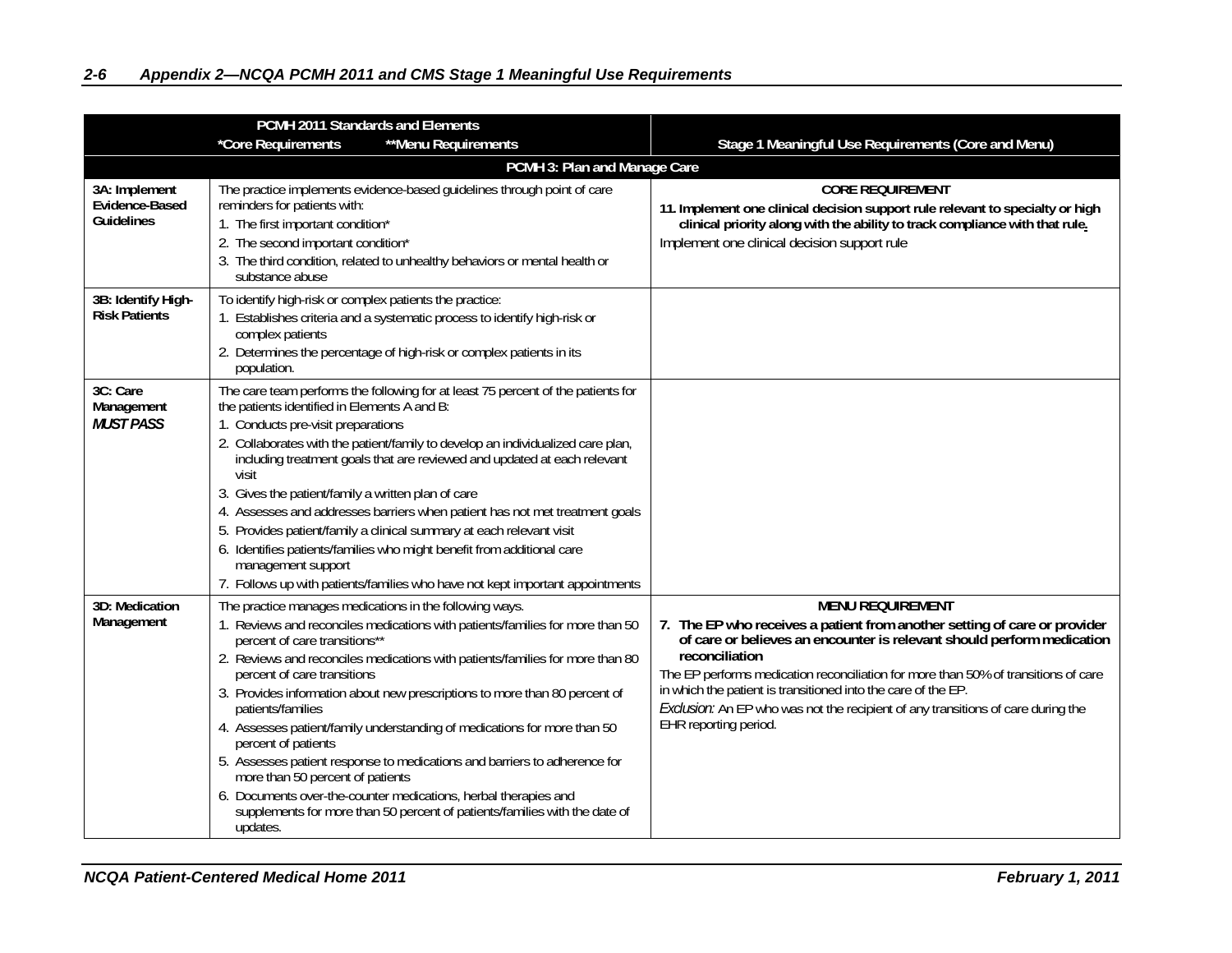|                                                              | PCMH 2011 Standards and Elements                                                                                                                                                                                                                                                                                                                                                                                                                                                                                                                                                                                                                                                                                                                                                                                   |                                                                                                                                                                                                                                                                                                                                                                                                                                                                                                                                                                                                                                                                                                                                                                                                                                                                                                                                                                                                                                                                                                                                                                                               |  |
|--------------------------------------------------------------|--------------------------------------------------------------------------------------------------------------------------------------------------------------------------------------------------------------------------------------------------------------------------------------------------------------------------------------------------------------------------------------------------------------------------------------------------------------------------------------------------------------------------------------------------------------------------------------------------------------------------------------------------------------------------------------------------------------------------------------------------------------------------------------------------------------------|-----------------------------------------------------------------------------------------------------------------------------------------------------------------------------------------------------------------------------------------------------------------------------------------------------------------------------------------------------------------------------------------------------------------------------------------------------------------------------------------------------------------------------------------------------------------------------------------------------------------------------------------------------------------------------------------------------------------------------------------------------------------------------------------------------------------------------------------------------------------------------------------------------------------------------------------------------------------------------------------------------------------------------------------------------------------------------------------------------------------------------------------------------------------------------------------------|--|
|                                                              | **Menu Requirements<br>*Core Requirements                                                                                                                                                                                                                                                                                                                                                                                                                                                                                                                                                                                                                                                                                                                                                                          | Stage 1 Meaningful Use Requirements (Core and Menu)                                                                                                                                                                                                                                                                                                                                                                                                                                                                                                                                                                                                                                                                                                                                                                                                                                                                                                                                                                                                                                                                                                                                           |  |
|                                                              | PCMH 3: Plan and Manage Care                                                                                                                                                                                                                                                                                                                                                                                                                                                                                                                                                                                                                                                                                                                                                                                       |                                                                                                                                                                                                                                                                                                                                                                                                                                                                                                                                                                                                                                                                                                                                                                                                                                                                                                                                                                                                                                                                                                                                                                                               |  |
| 3E: Use Electronic<br>Prescribing                            | The practice uses an electronic prescription system with the following<br>capabilities.<br>1. Generates and transmits at least 40 percent of eligible<br>prescriptions to pharmacies*<br>2. Generates at least 75 percent of eligible prescriptions*<br>3. Integrates with patient medical records<br>4. Performs patient-specific checks for drug-drug and drug-allergy<br>interactions*<br>5. Alerts prescriber to generic alternatives<br>6. Alerts prescriber to formulary status.**                                                                                                                                                                                                                                                                                                                           | <b>CORE REQUIREMENTS</b><br>1. Use CPOE (computerized physician order entry) for medication orders directly<br>entered by any licensed healthcare professional who can enter orders into the<br>medical record per state, local and professional guidelines.<br>More than 30% of unique patients with at least one medication in their medication list seen by<br>the EP have at least one medication entered using CPOE.<br>Exclusion: Any EP who writes fewer than 100 prescriptions during the EHR reporting period).<br>2. Implement drug-drug and drug-allergy interaction checks<br>The EP has enabled this functionality for the entire EHR reporting period<br>4. Generate and transmit permissible prescriptions electronically (eRx)<br>More than 40% of all permissible prescriptions written by the EP are transmitted electronically<br>using certified EHR technology<br>Exclusion: Any EP who writes fewer than 100 prescriptions during the reporting period.<br><b>MENU REQUIREMENT</b><br>1. Implement drug formulary checks<br>The EP has enabled this functionality and has access to at least one internal or external<br>formulary for the entire EHR reporting period. |  |
|                                                              |                                                                                                                                                                                                                                                                                                                                                                                                                                                                                                                                                                                                                                                                                                                                                                                                                    | Exclusion: Any EP who writes fewer than 100 prescriptions during the EHR reporting period.                                                                                                                                                                                                                                                                                                                                                                                                                                                                                                                                                                                                                                                                                                                                                                                                                                                                                                                                                                                                                                                                                                    |  |
|                                                              |                                                                                                                                                                                                                                                                                                                                                                                                                                                                                                                                                                                                                                                                                                                                                                                                                    | PCMH 4: Provide Self-Care Support and Community Resources                                                                                                                                                                                                                                                                                                                                                                                                                                                                                                                                                                                                                                                                                                                                                                                                                                                                                                                                                                                                                                                                                                                                     |  |
| 4A: Support Self-<br><b>Care Process</b><br><b>MUST PASS</b> | The practice conducts activities to support patients/families in self-<br>management:<br>1. Provides educational resources or refers at least 50 percent of<br>patients/families to educational resources to assist in self-<br>management<br>2. Uses an EHR to identify patient-specific education resources and<br>provide to more than 10 percent of patients, if appropriate**<br>3. Develops and documents self-management plans and goals in<br>collaboration with at least 50 percent of patients/families<br>4. Documents self-management abilities for at least 50 percent of<br>patients/families<br>5. Provides self-management tools to record self-care results for at<br>least 50 percent of patients/families<br>6. Counsels at least 50 percent of patients/families to adopt healthy<br>behaviors | <b>MENU REQUIREMENT</b><br>6. Use certified EHR to identify patient-specific education resources and provide<br>those resources to the patient if appropriate.<br>More than 10% of all unique patients seen by the EP are provided patient-specific education<br>resources.                                                                                                                                                                                                                                                                                                                                                                                                                                                                                                                                                                                                                                                                                                                                                                                                                                                                                                                   |  |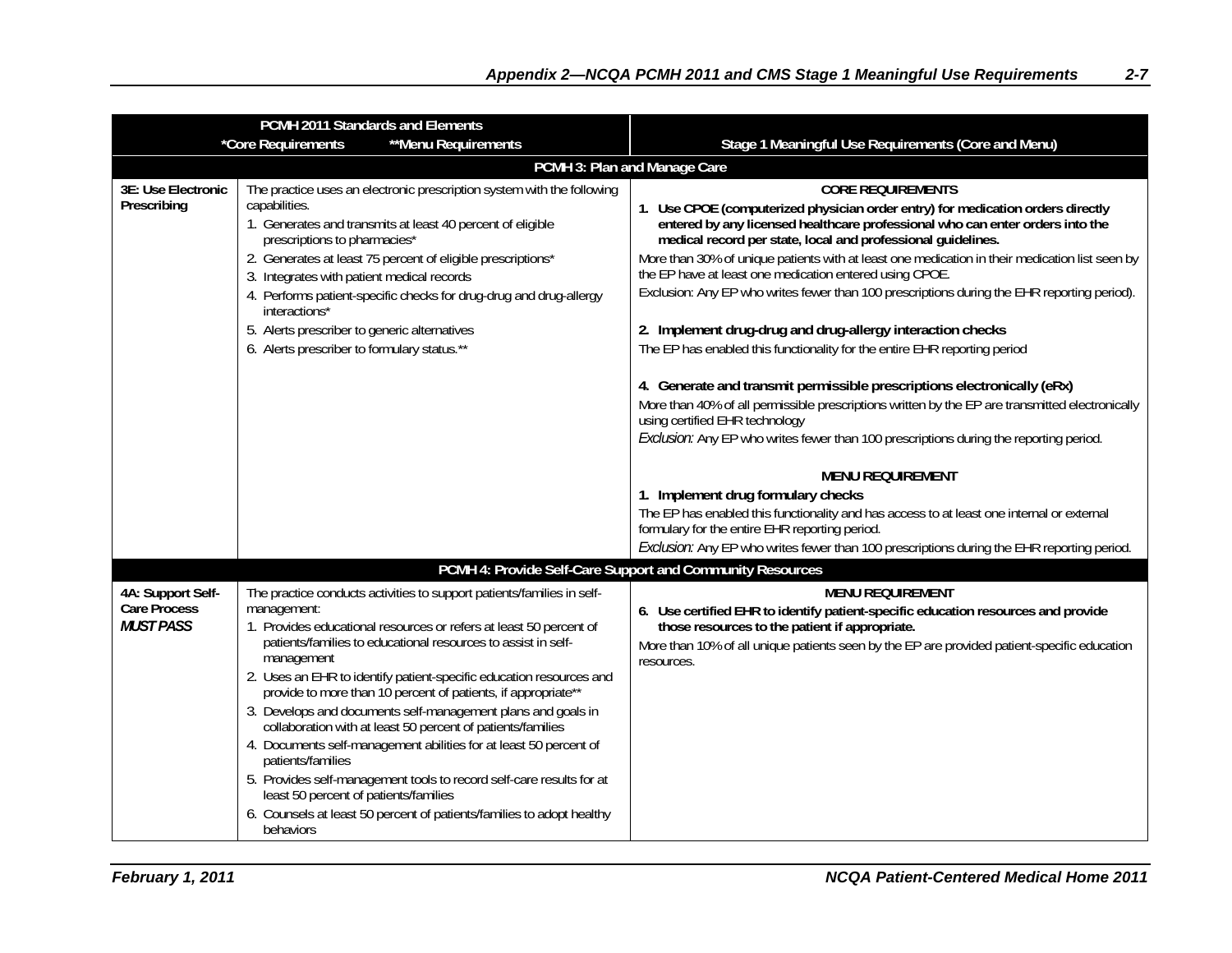|                                                                     | PCMH 2011 Standards and Elements<br>*Core Requirements<br>**Menu Requirements                                                                                                                                                                                                                                                                                                                                                                                                                                                                                                                                                                                                                                                                                                                                                                                                                                                                                                                                                                                                                               | Stage 1 Meaningful Use Requirements (Core and Menu)                                                                                                                                                                                                                                                                                                                                                                                                                                               |
|---------------------------------------------------------------------|-------------------------------------------------------------------------------------------------------------------------------------------------------------------------------------------------------------------------------------------------------------------------------------------------------------------------------------------------------------------------------------------------------------------------------------------------------------------------------------------------------------------------------------------------------------------------------------------------------------------------------------------------------------------------------------------------------------------------------------------------------------------------------------------------------------------------------------------------------------------------------------------------------------------------------------------------------------------------------------------------------------------------------------------------------------------------------------------------------------|---------------------------------------------------------------------------------------------------------------------------------------------------------------------------------------------------------------------------------------------------------------------------------------------------------------------------------------------------------------------------------------------------------------------------------------------------------------------------------------------------|
|                                                                     | PCMH 4: Provide Self-Care Support and Community Resources                                                                                                                                                                                                                                                                                                                                                                                                                                                                                                                                                                                                                                                                                                                                                                                                                                                                                                                                                                                                                                                   |                                                                                                                                                                                                                                                                                                                                                                                                                                                                                                   |
| 4B: Provide<br><b>Referrals to</b><br>Community<br><b>Resources</b> | The practice supports patients/families that need access to<br>community resources:<br>1. Maintains a current resource list on five topics or key community<br>service areas of importance to practice population<br>2. Tracks referrals provided to patients/families<br>3. Arranges or provides treatment for mental health and substance<br>abuse disorders<br>4. Offers opportunities for health education and peer support.                                                                                                                                                                                                                                                                                                                                                                                                                                                                                                                                                                                                                                                                            |                                                                                                                                                                                                                                                                                                                                                                                                                                                                                                   |
|                                                                     | PCMH 5: Track and Coordinate Care                                                                                                                                                                                                                                                                                                                                                                                                                                                                                                                                                                                                                                                                                                                                                                                                                                                                                                                                                                                                                                                                           |                                                                                                                                                                                                                                                                                                                                                                                                                                                                                                   |
| 5A: Test Tracking<br>and Follow-Up                                  | The practice has a documented process for and demonstrates that it:<br>Tracks lab tests until results are available, flagging and following<br>up on overdue results<br>Tracks imaging tests until results are available, flagging and<br>2.<br>following up on overdue results<br>Flags abnormal lab results, bringing them to the attention of the<br>3.<br>clinician<br>Flags abnormal imaging results, bringing them to the attention of<br>4.<br>the clinician<br>Notifies patients/families of normal and abnormal lab and<br>5.<br>imaging test results<br>Follows-up with inpatient facility on newborn hearing and<br>6.<br>newborn blood-spot screening (NA for adults)<br>Electronically communicates with labs to order tests and retrieve<br>7.<br>results<br>Electronically communicates with facilities to order and retrieve<br>8.<br>imaging results<br>Electronically incorporates at least 40 percent of all clinical lab<br>9.<br>test results into structured fields in the medical record**<br>Electronically incorporates imaging test results into in the<br>10.<br>medical record. | <b>MENU REQUIREMENT</b><br>2. Incorporate clinical lab test results into EHR as structured data<br>More than 40% of all clinical lab tests results ordered by the EP during the EHR reporting<br>period whose results are either in a positive/negative or numerical format are incorporated in<br>certified EHR technology as structured data.<br>Exclusion: An EP who orders no lab tests whose results are either in a positive/negative or<br>numeric format during the EHR reporting period. |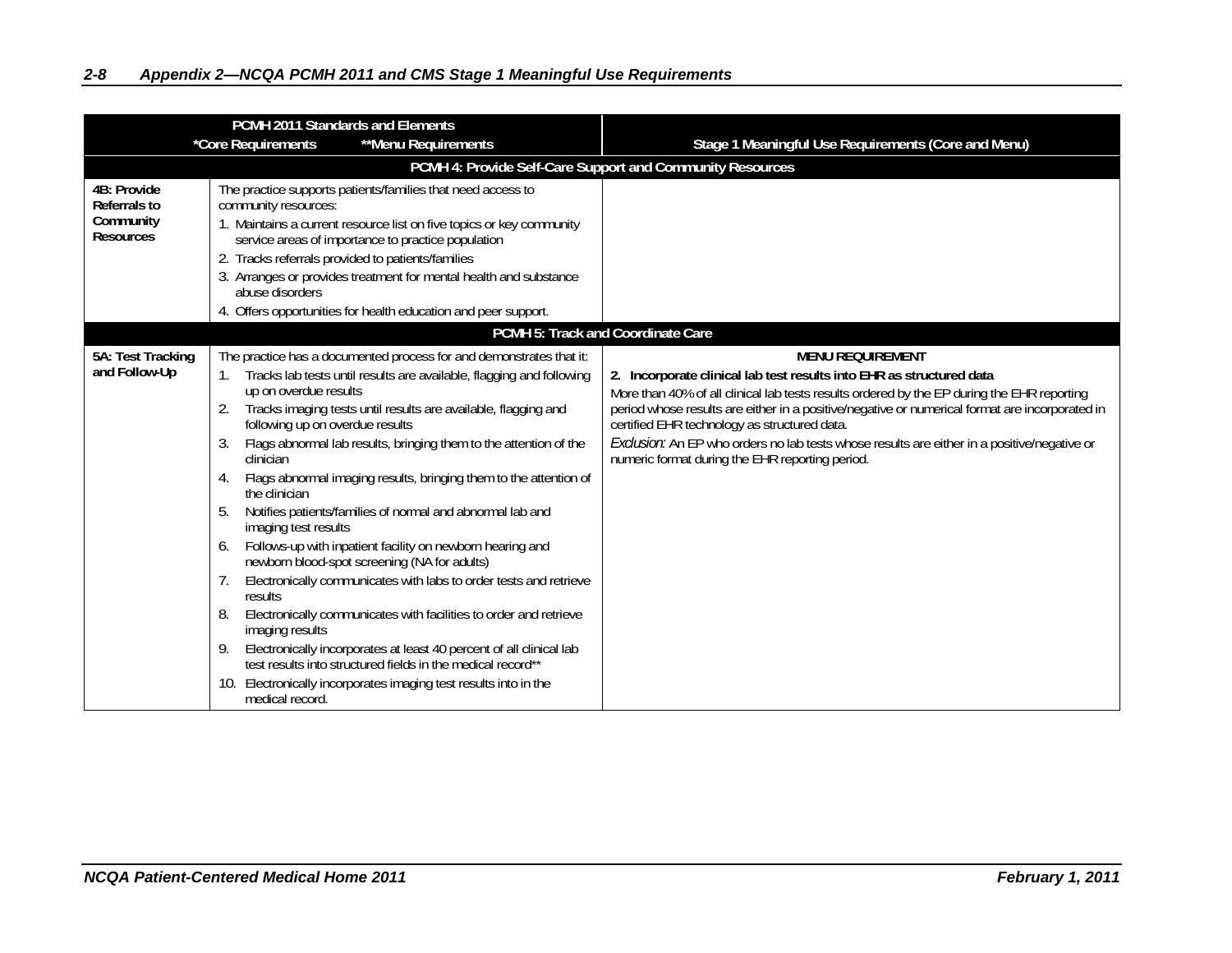|                                                                  | PCMH 2011 Standards and Elements                                                                                                                                                                                                                                                                                                                                                                                                                                                                                                                                                                                                                                                                                                                                                                                                                                                                                                                                                                                                                                                                                                                                                                                          |                                                                                                                                                                                                                                                                                                                                                                                                                                                                                                                                                                                                                                                                                                                                                                                                                                                                                                                                                                                            |  |  |
|------------------------------------------------------------------|---------------------------------------------------------------------------------------------------------------------------------------------------------------------------------------------------------------------------------------------------------------------------------------------------------------------------------------------------------------------------------------------------------------------------------------------------------------------------------------------------------------------------------------------------------------------------------------------------------------------------------------------------------------------------------------------------------------------------------------------------------------------------------------------------------------------------------------------------------------------------------------------------------------------------------------------------------------------------------------------------------------------------------------------------------------------------------------------------------------------------------------------------------------------------------------------------------------------------|--------------------------------------------------------------------------------------------------------------------------------------------------------------------------------------------------------------------------------------------------------------------------------------------------------------------------------------------------------------------------------------------------------------------------------------------------------------------------------------------------------------------------------------------------------------------------------------------------------------------------------------------------------------------------------------------------------------------------------------------------------------------------------------------------------------------------------------------------------------------------------------------------------------------------------------------------------------------------------------------|--|--|
|                                                                  | *Core Requirements<br>**Menu Requirements                                                                                                                                                                                                                                                                                                                                                                                                                                                                                                                                                                                                                                                                                                                                                                                                                                                                                                                                                                                                                                                                                                                                                                                 | Stage 1 Meaningful Use Requirements (Core and Menu)                                                                                                                                                                                                                                                                                                                                                                                                                                                                                                                                                                                                                                                                                                                                                                                                                                                                                                                                        |  |  |
|                                                                  | PCMH 5: Track and Coordinate Care                                                                                                                                                                                                                                                                                                                                                                                                                                                                                                                                                                                                                                                                                                                                                                                                                                                                                                                                                                                                                                                                                                                                                                                         |                                                                                                                                                                                                                                                                                                                                                                                                                                                                                                                                                                                                                                                                                                                                                                                                                                                                                                                                                                                            |  |  |
| 5B: Referral                                                     | The practice coordinates referrals by:                                                                                                                                                                                                                                                                                                                                                                                                                                                                                                                                                                                                                                                                                                                                                                                                                                                                                                                                                                                                                                                                                                                                                                                    | <b>CORE REQUIREMENT</b>                                                                                                                                                                                                                                                                                                                                                                                                                                                                                                                                                                                                                                                                                                                                                                                                                                                                                                                                                                    |  |  |
| tracking and<br>Follow-Up<br><b>MUST PASS</b>                    | 1. Giving the consultant or specialist the clinical reason for the<br>referral and pertinent clinical information<br>2. Tracking the status of the referrals, including required timing for                                                                                                                                                                                                                                                                                                                                                                                                                                                                                                                                                                                                                                                                                                                                                                                                                                                                                                                                                                                                                               | 14. Capability to exchange key clinical information (for example, problem list,<br>medication list, allergies, diagnostic test results), among providers of care and<br>patient authorized entities electronically                                                                                                                                                                                                                                                                                                                                                                                                                                                                                                                                                                                                                                                                                                                                                                         |  |  |
|                                                                  | receiving a specialist's report<br>3. Following up to obtain specialist's report                                                                                                                                                                                                                                                                                                                                                                                                                                                                                                                                                                                                                                                                                                                                                                                                                                                                                                                                                                                                                                                                                                                                          | Performed at least one test of certified EHR technology's capacity to electronically exchange<br>key clinical information.                                                                                                                                                                                                                                                                                                                                                                                                                                                                                                                                                                                                                                                                                                                                                                                                                                                                 |  |  |
|                                                                  | 4. Establishing and documenting agreements with specialists in the<br>medical record if co-management is needed                                                                                                                                                                                                                                                                                                                                                                                                                                                                                                                                                                                                                                                                                                                                                                                                                                                                                                                                                                                                                                                                                                           | <b>MENU REQUIREMENT</b>                                                                                                                                                                                                                                                                                                                                                                                                                                                                                                                                                                                                                                                                                                                                                                                                                                                                                                                                                                    |  |  |
|                                                                  | 5. Asking patients/families about self-referrals and requesting reports<br>from clinicians<br>6. Demonstrating capacity for electronic exchange of key clinical                                                                                                                                                                                                                                                                                                                                                                                                                                                                                                                                                                                                                                                                                                                                                                                                                                                                                                                                                                                                                                                           | The EP who transitions their patient to another setting of care or provider of care<br>8.<br>or refers their patient to another provider of care should provide summary care<br>record for each transition of care or referral                                                                                                                                                                                                                                                                                                                                                                                                                                                                                                                                                                                                                                                                                                                                                             |  |  |
|                                                                  | information (e.g., problem list, medication list, allergies, diagnostic<br>test results) between clinicians*                                                                                                                                                                                                                                                                                                                                                                                                                                                                                                                                                                                                                                                                                                                                                                                                                                                                                                                                                                                                                                                                                                              | The EP who transitions or refers their patient to another setting of care or provider of care<br>provides a summary of care record for more than 50% of transitions of care and referrals.                                                                                                                                                                                                                                                                                                                                                                                                                                                                                                                                                                                                                                                                                                                                                                                                 |  |  |
|                                                                  | 7. Providing an electronic summary of care record for more than 50<br>percent of referrals.**                                                                                                                                                                                                                                                                                                                                                                                                                                                                                                                                                                                                                                                                                                                                                                                                                                                                                                                                                                                                                                                                                                                             | Exclusion: An EP who neither transfers a patient to another setting nor refers a patient to<br>another provider during the EHR reporting period.                                                                                                                                                                                                                                                                                                                                                                                                                                                                                                                                                                                                                                                                                                                                                                                                                                           |  |  |
| 5C: Coordinate<br>With Facilities and<br><b>Care Transitions</b> | On its own or in conjunction with an external organization, the<br>practice systematically:<br>1. Demonstrates its process for identifying patients with a hospital<br>admission or emergency department visit<br>2. Demonstrates its process for sharing clinical information with the<br>admitting hospital or emergency department<br>3. Demonstrates its process for consistently obtaining patient<br>discharge summaries from the hospital and other facilities<br>4. Demonstrates its process for contacting patients/families for<br>appropriate follow-up care within an appropriate period following a<br>hospital admission or emergency department visit<br>5. Demonstrates its process for exchanging patient information with<br>the hospital during a patient's hospitalization<br>6. Collaborates with the patient/family to develop a written care plan<br>for patients transitioning from pediatric care to adult care (NA if<br>practice only treats adults)<br>7. Demonstrates the ability for electronic exchange of key clinical<br>information with facilities*<br>8. Provides an electronic summary-of-care record to another care<br>facility for more than 50 percent of transitions of care.** | <b>CORE REQUIREMENT</b><br>14. Capability to exchange key clinical information (for example, problem list,<br>medication list, allergies, diagnostic test results), among providers of care and<br>patient authorized entities electronically<br>Performed at least one test of certified EHR technology's capacity to electronically exchange<br>key clinical information.<br><b>MENU REQUIREMENT</b><br>The EP who transitions their patient to another setting of care or provider of care<br>8.<br>or refers their patient to another provider of care should provide summary care<br>record for each transition of care or referral<br>The EP who transitions or refers their patient to another setting of care or provider of care<br>provides a summary of care record for more than 50% of transitions of care and referrals.<br>Exclusion: An EP who neither transfers a patient to another setting nor refers a patient to<br>another provider during the EHR reporting period. |  |  |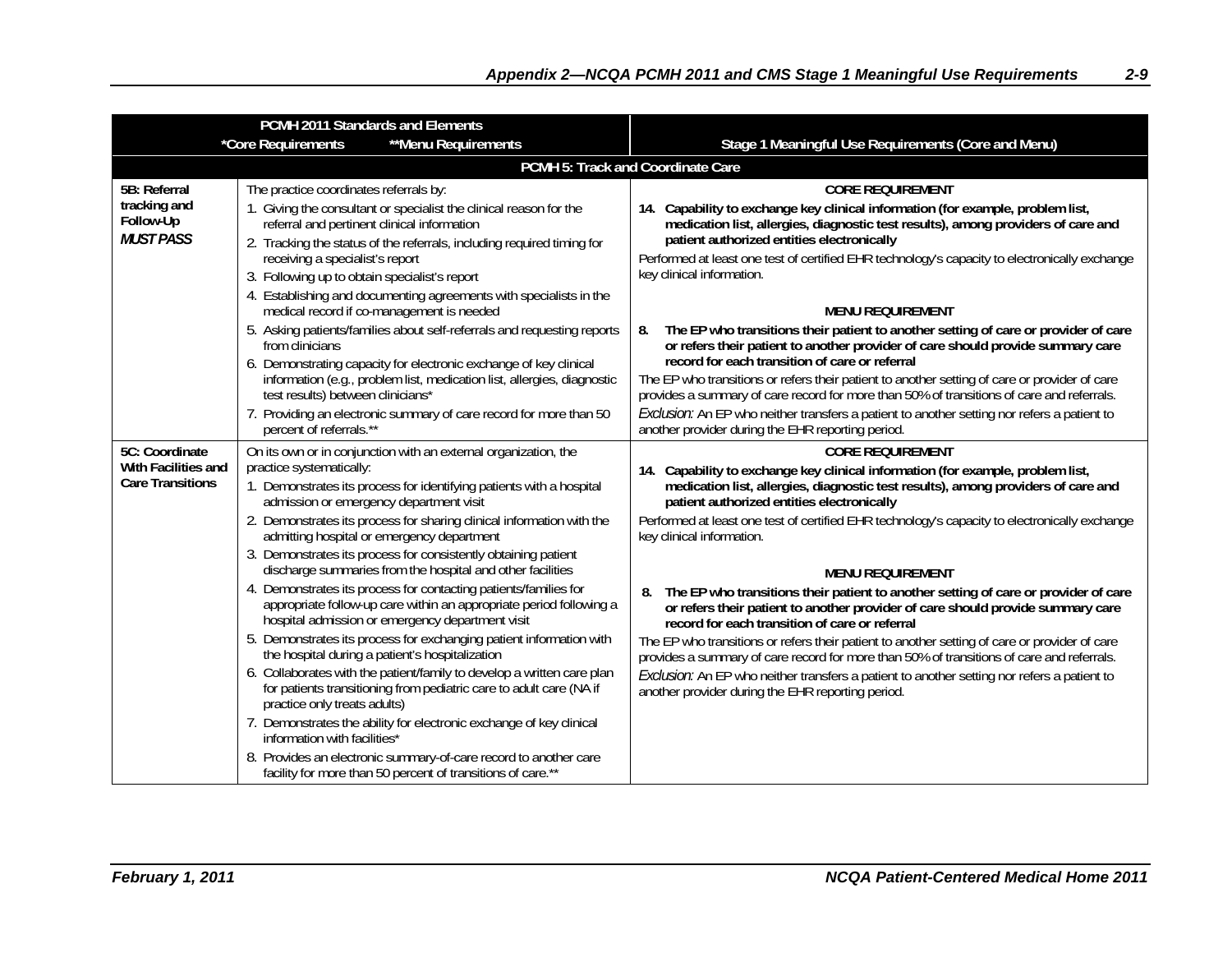|                                                                               | PCMH 2011 Standards and Elements                                                                                                                                                                                                                                                                                                                                                                                                                                                                                                                                                                                                         |                                                     |
|-------------------------------------------------------------------------------|------------------------------------------------------------------------------------------------------------------------------------------------------------------------------------------------------------------------------------------------------------------------------------------------------------------------------------------------------------------------------------------------------------------------------------------------------------------------------------------------------------------------------------------------------------------------------------------------------------------------------------------|-----------------------------------------------------|
|                                                                               | *Core Requirements<br>**Menu Requirements                                                                                                                                                                                                                                                                                                                                                                                                                                                                                                                                                                                                | Stage 1 Meaningful Use Requirements (Core and Menu) |
|                                                                               | PCMH 6: Measure and Improve Performance                                                                                                                                                                                                                                                                                                                                                                                                                                                                                                                                                                                                  |                                                     |
| 6A: Measure<br>Performance                                                    | The practice measures or receives data on the following:<br>1. At least three preventive care measures<br>2. At least three chronic or acute care clinical measures<br>3. At least two utilization measures affecting health care costs<br>4. Performance data stratified for vulnerable populations (to<br>assess disparities in care).                                                                                                                                                                                                                                                                                                 |                                                     |
| 6B: Measure<br>Patient/Family<br>Experience                                   | • The practice obtains feedback from patients/families on<br>experiences with the practice and their care.<br>• The practice conducts a survey (using any instrument) to<br>evaluate patient/family experiences on at least three of the<br>following categories:<br>$-$ Access<br>$-$ Communication<br>$-$ Coordination<br>- Whole person care<br>• The practice uses the Patient-Centered Medical Home version of<br>the CAHPS Clinician & Group survey tool<br>• The practice obtains feedback on experiences of vulnerable<br>patient groups<br>• The practice obtains feedback from patients/families through<br>qualitative means. |                                                     |
| 6C: Implement<br><b>Continuous Quality</b><br>Improvement<br><b>MUST PASS</b> | The practice uses an ongoing quality improvement process to:<br>1. Set goals and act to improve on at least three measures from<br>Element A<br>2. Set goals and act to improve quality on at least one measure<br>from Element B<br>3. Set goals and address at least one identified disparity in<br>care/service for vulnerable populations<br>4. Involve patients/families in quality improvement teams or on the<br>practice's advisory council.                                                                                                                                                                                     |                                                     |
| 6D: Demonstrate<br><b>Continuous Quality</b><br>Improvement                   | The practice demonstrates ongoing monitoring the effectiveness of<br>its improvement process by:<br>1. Tracking results over time<br>2. Assessing the effect of its actions<br>3. Achieving improved performance on one measure<br>4. Achieving improved performance on a second measure                                                                                                                                                                                                                                                                                                                                                 |                                                     |